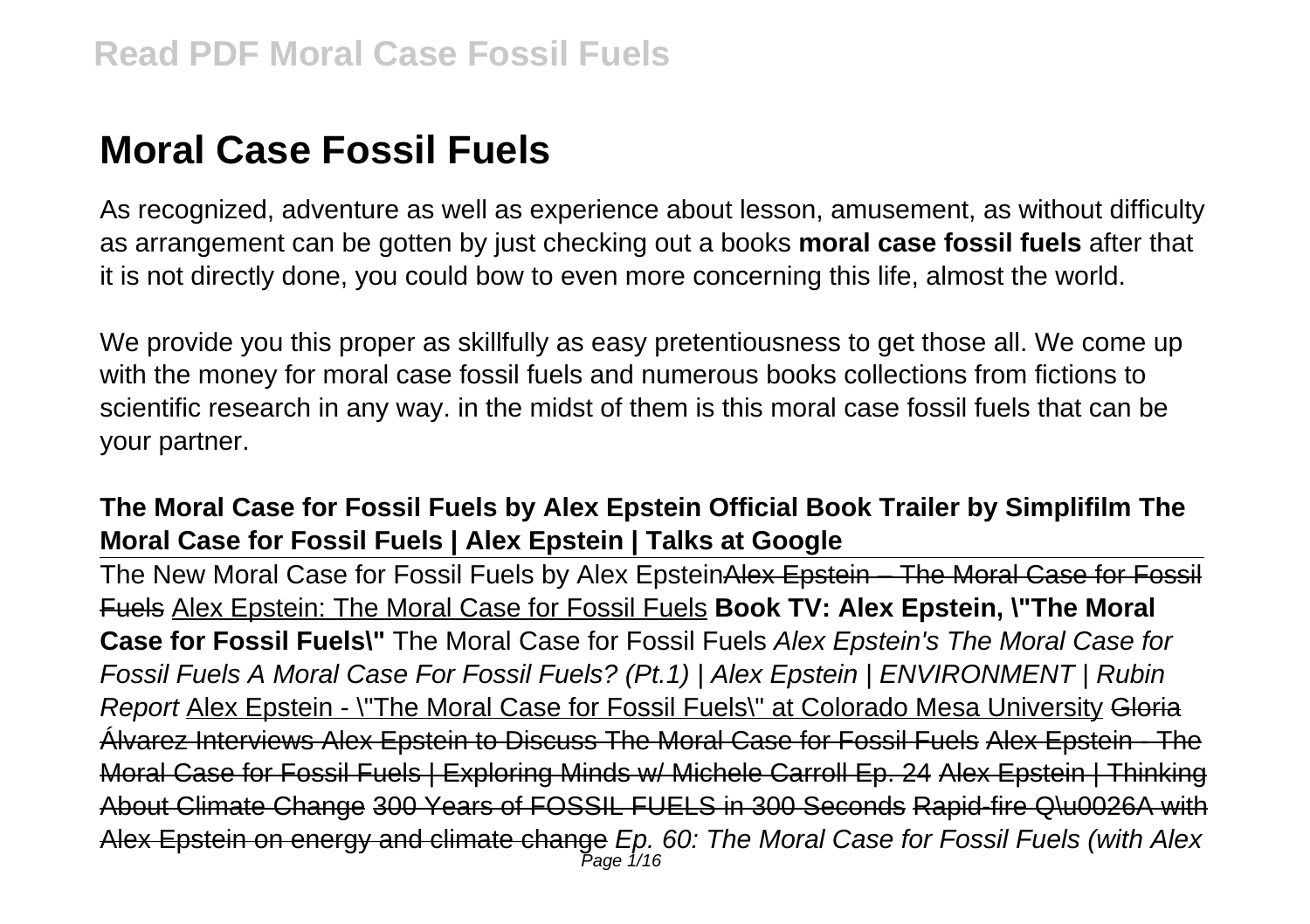Epstein) Alex Epstein @ Lafayette, \"The Moral Case for Fossil Fuels 2.0\" (improved audio) Alex Epstein on Trump, Energy Policy, and the Moral Case for Fossil Fuels Alex Epstein: The Moral Case for Fossil Fuels Insightful Alex Epstein speaks on The Moral Case for Fossil Fuels Moral Case for Fossil Fuels — Do benefits outweigh the impact? (Higher Ground – E29) McKibben vs. Epstein Debate on Fossil Fuels -- Full Audio The Moral Case for Fossil Fuels by Alex Epstein Moral Case Fossil Fuels

Alex Epstein's The Moral Case for Fossil Fuels may make your blood boil, but his cool reason and cold, hard facts will lead us beyond hysterics to a much better future.". "This is the most objective and understandable book written to date on the cost and benefits of fossil fuels as measured by human flourishing.

#### The Moral Case for Fossil Fuels | Could everything we know ...

The Moral Case for Fossil Fuels is a 2014 book by American energy theorist Alex Epstein, in which the author argues that, although sometimes labeled as "immoral," the use of fossil fuels dramatically improves the overall progress of humanity, and improves life expectancy and income. The book was a New York Times and Wall Street Journal bestseller.

#### The Moral Case for Fossil Fuels - Wikipedia

The explanation, energy expert Alex Epstein argues in The Moral Case for Fossil Fuels, is that we usually hear only one side of the story. Were taught to think only of the negatives of fossil fuels, their risks and side effects, but not their positivestheir unique ability to provide cheap, reliable energy for a world of seven billion people.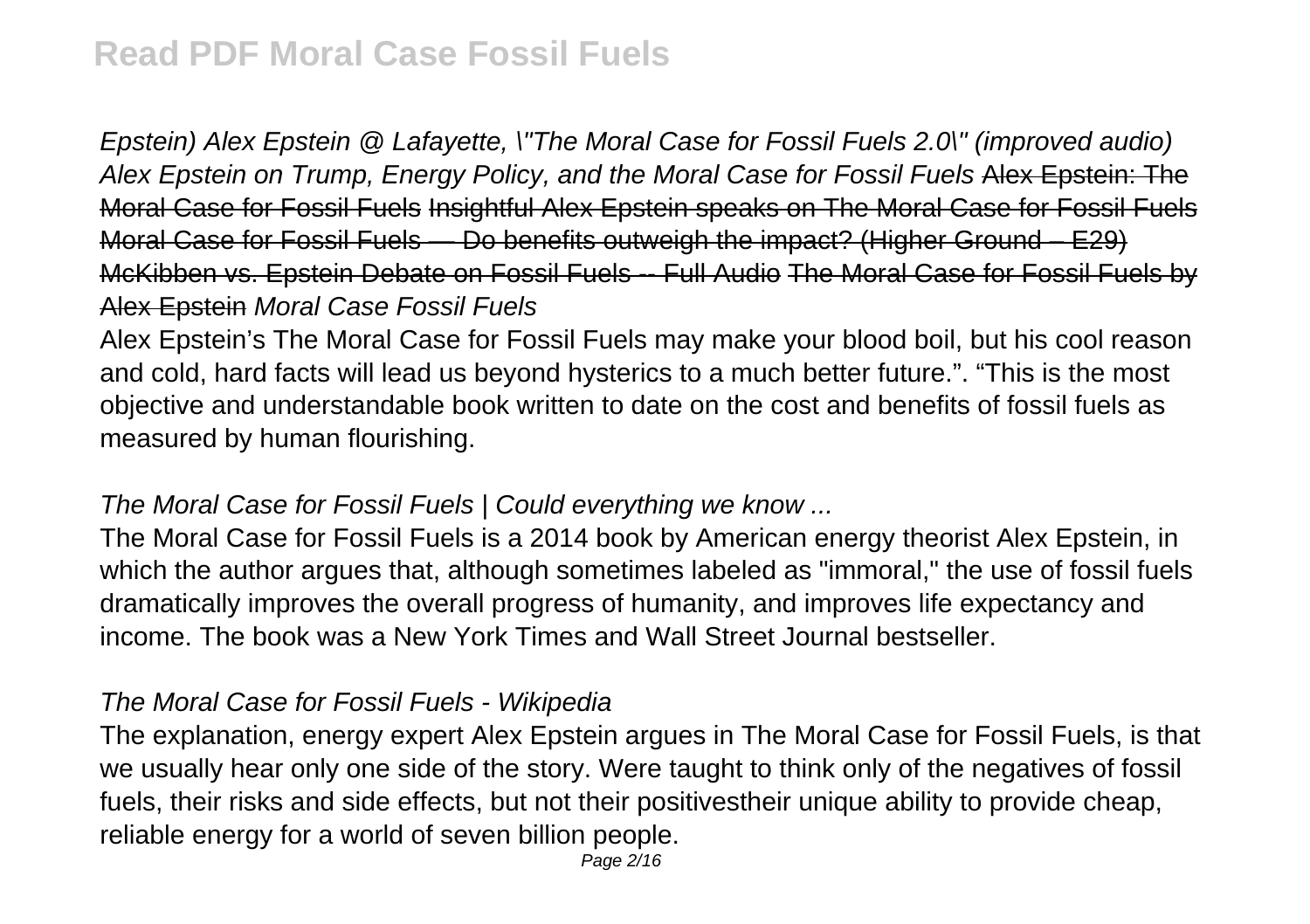### Moral Case For Fossil Fuels: Amazon.co.uk: Epstein, Alex ...

We are morally obligated to use more fossil fuels for the sake of our economy and our environment. Drawing on original insights and cutting-edge research, Epstein argues that most of what we hear about fossil fuels is a myth. For instance . . . Myth: Fossil fuels are dirty. Truth: The environmental benefits of using fossil fuels far outweigh the risks. Fossil fuels don't take a naturally clean environment and make it dirty; they take a naturally dirty environment and make it clean.

#### The Moral Case for Fossil Fuels eBook: Epstein, Alex ...

The Moral Case for Fossil Fuels | Alex Epstein | Talks at Google; Recent Comments. A WordPress Commenter on Hello world! Archives. November 2020; October 2020; Categories. Uncategorized; Meta. Log in; Entries feed; Comments feed; WordPress.org

### The Moral Case for Fossil Fuels | Alex Epstein | Talks at ...

There is no "moral case for fossil fuels", just as there was no "moral case for slavery" in 1860. But given the alarming rise, in the US and elsewhere, of the climate sceptic/pro fossil fuel lobby (witness, for instance, Sen. James Inhofe's ludicrous attack on climate science in the US Senate recently) it feels important to look a bit closer at the arguments presented.

Review: "The Moral Case for Fossil Fuels" — Really? - Our ... Energy philosopher Alex Epstein, author of The Moral Case for Fossil Fuels, challenges Page 3/16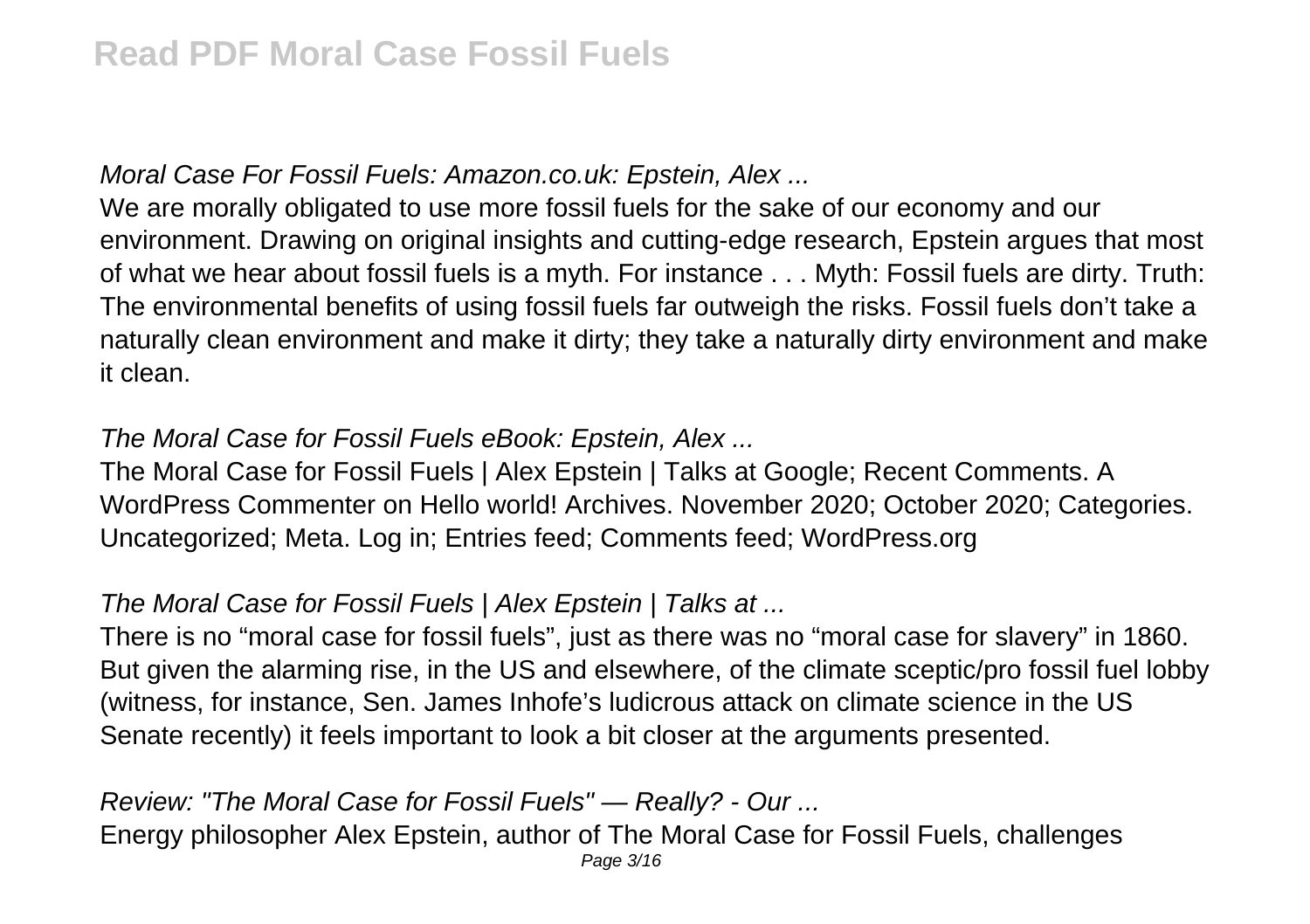conventional wisdom about the fossil fuel industry and argues that if ...

The Moral Case for Fossil Fuels | Alex Epstein | Talks at ... Hello, Sign in. Account & Lists Returns & Orders. Try

### The Moral Case for Fossil Fuels: Amazon.co.uk: Epstein ...

The Moral Case for Fossil Fuels Alexander Joseph Epstein ( / ? ? p s t a? n / ) is an American author, energy theorist, and industrial policy pundit. [1] He is the founder and president of the Center for Industrial Progress, a for-profit organization located in San Diego, California .

### Alex Epstein (American writer) - Wikipedia

The explanation, energy expert Alex Epstein argues in The Moral Case for Fossil Fuels, is that we usually hear only one side of the story. We're taught to think only of the negatives of fossil fuels, their risks and side effects, but not their positives—their unique ability to provide cheap, reliable energy for a world of seven billion people.

#### The Moral Case for Fossil Fuels: Epstein, Alex ...

'The moral case against fossil fuels is rooted in the standard that we should be minimising our impact. And the moral case for fossil fuels questions that at its root. It doesn't just say these...

'There is a moral case for fossil fuels' - spiked Fossil Fuels: The Moral Case June 2014 8 Texas Public Policy Foundation rest or in a Page 4/16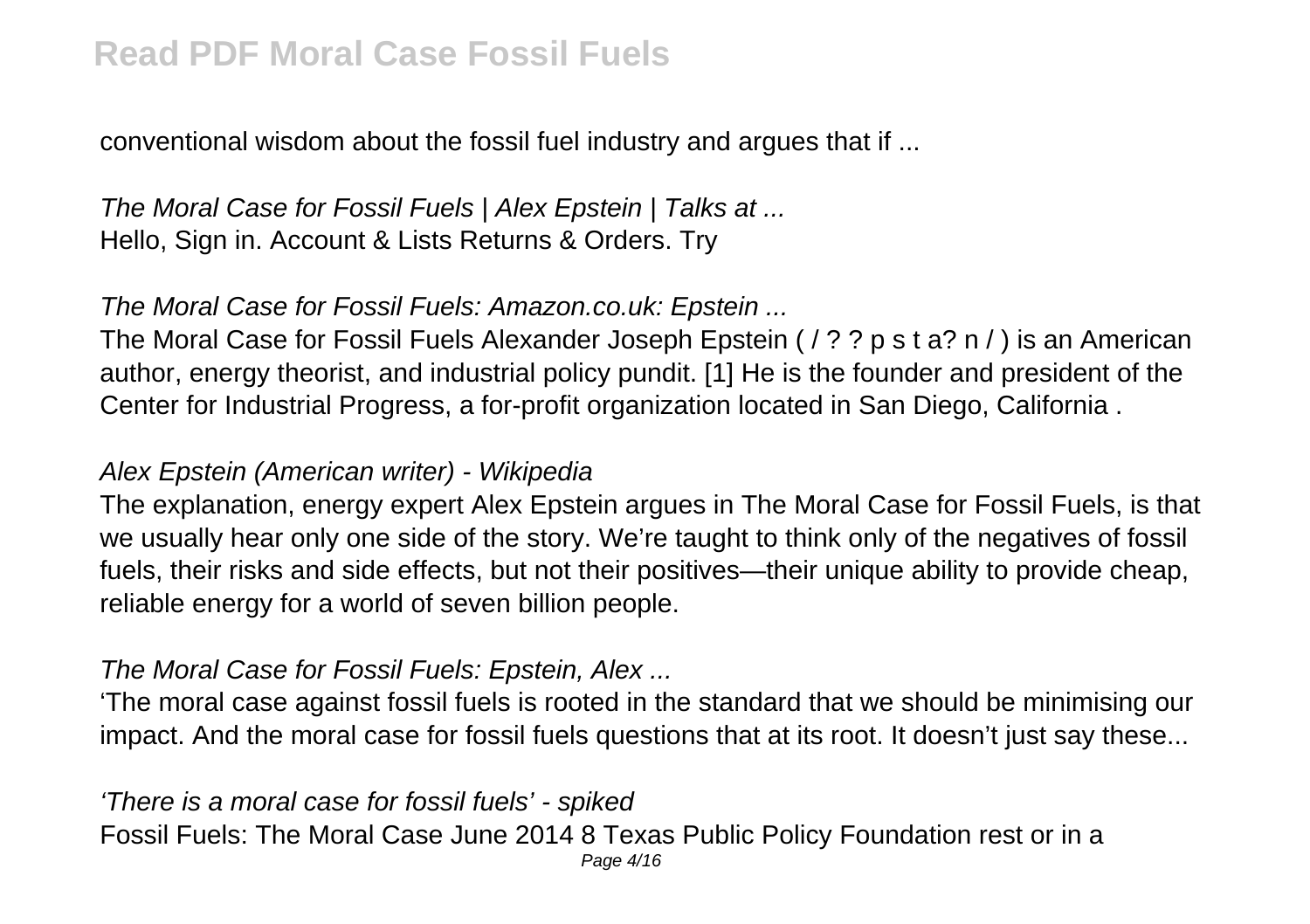comatose state, the human body depends on a minimal consumption of energy to sustain bodily function known as "the basic metabolic rate." The same solar energy captured in human food, in a vastly more concentrated form, is stored in fossil fuels.

#### Fossil Fuels: The Moral Case - Texas Public Policy Foundation

Environmentalists have made a false but unanswered moral case against fossil fuels. And the industry has only one way to respond: refute the central idea that fossil fuels destroy the planet. Over the past 150 years, fossil fuels have supplied the energy needed to advance human civilization to previously unimaginable heights.

#### The Moral Case for Fossil Fuels | RealClearPublicAffairs

He demonstrates with logical, reasoned argument that fossil fuels are in fact the greatest good for mankind. He explodes various myths (e.g. that more fossil fuels cause more climate-related deaths) and provides some original conceptual tools with which to understand the issues (e.g. thinking of energy as 'machine calories').

#### Amazon.co.uk:Customer reviews: Moral Case For Fossil Fuels

"The Moral Case for Fossil Fuels" is Epstein's 2014 book. It falsely downplays the risks of climate change. Epstein doesn't deny that global warming exists; rather, he regularly mischaracterizes the state of climate science, saying things like "fossil-fuel use has only a mild warming impact," which is false.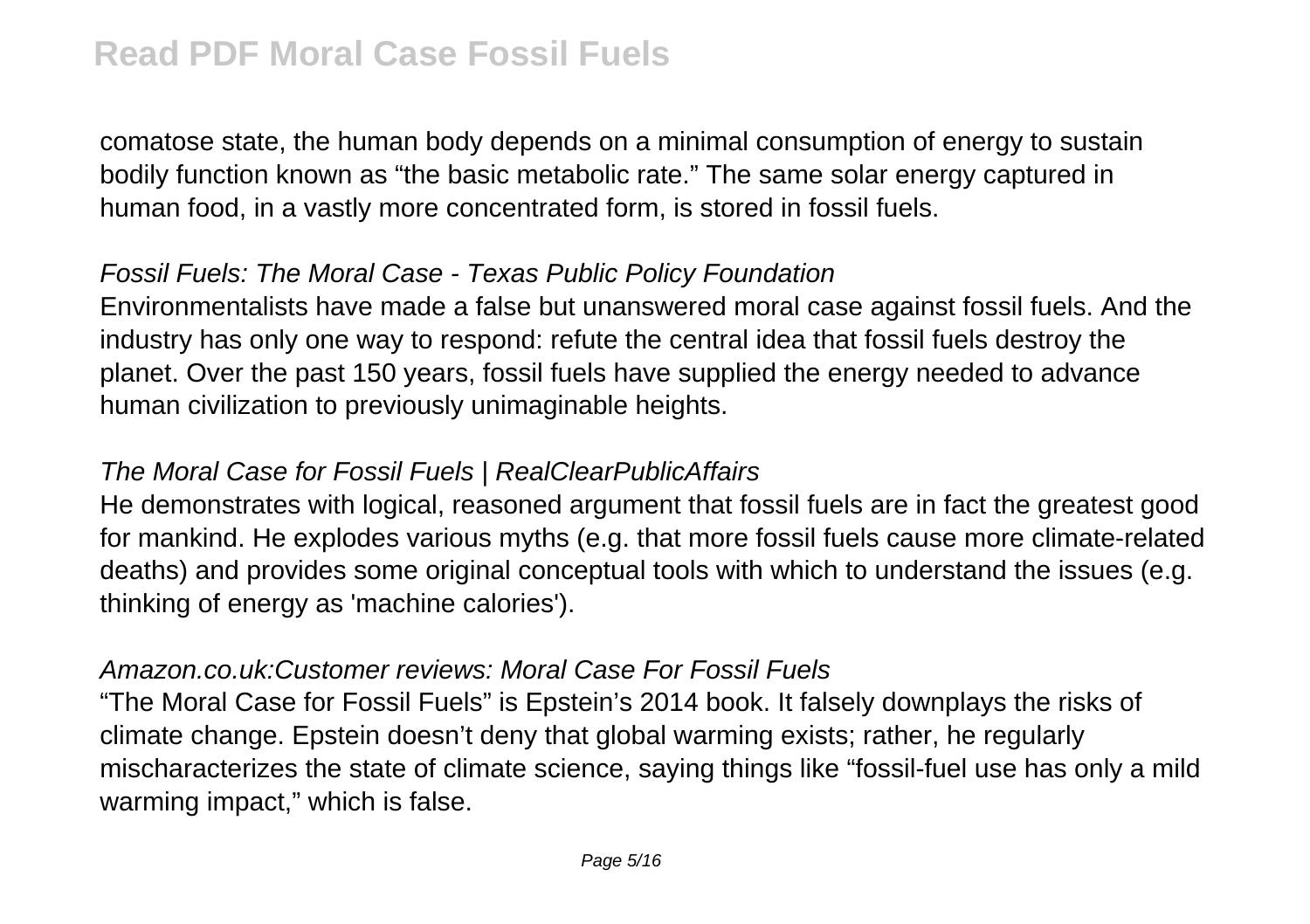'The Moral Case for Fossil Fuels' Alarms the Alarmists ...

A sure-to-be-controversial defense of the fossil fuel industry Conventional wisdom says fossil fuels are an unsustainable form of energy that is destroying our planet. But Alex Epstein shows that if we look at the big picture, the much-hated fossil fuel industry is dramatically improving our planet by making it a far safer and richer place.

#### The Moral Case for Fossil Fuels by Alex Epstein

Figure 1.7/6.1: More Fossil Fuels, More Clean Water The consumption values for coal, oil, and natural gas in million tonnes of oil equivalent (MTOE) have been added and converted in kcal, using the conversion factor 1 MTOE =  $10,000,000,000,000$  kcal.

Could everything we know about fossil fuels be wrong? For decades, environmentalists have told us that using fossil fuels is a self-destructive addiction that will destroy our planet. Yet at the same time, by every measure of human well-being, from life expectancy to clean water to climate safety, life has been getting better and better. How can this be? The explanation, energy expert Alex Epstein argues in The Moral Case for Fossil Fuels, is that we usually hear only one side of the story. We're taught to think only of the negatives of fossil fuels, their risks and side effects, but not their positives—their unique ability to provide cheap, reliable energy for a world of seven billion people. And the moral significance of cheap, reliable energy, Epstein argues, is woefully underrated. Energy is our ability to improve every single aspect of life,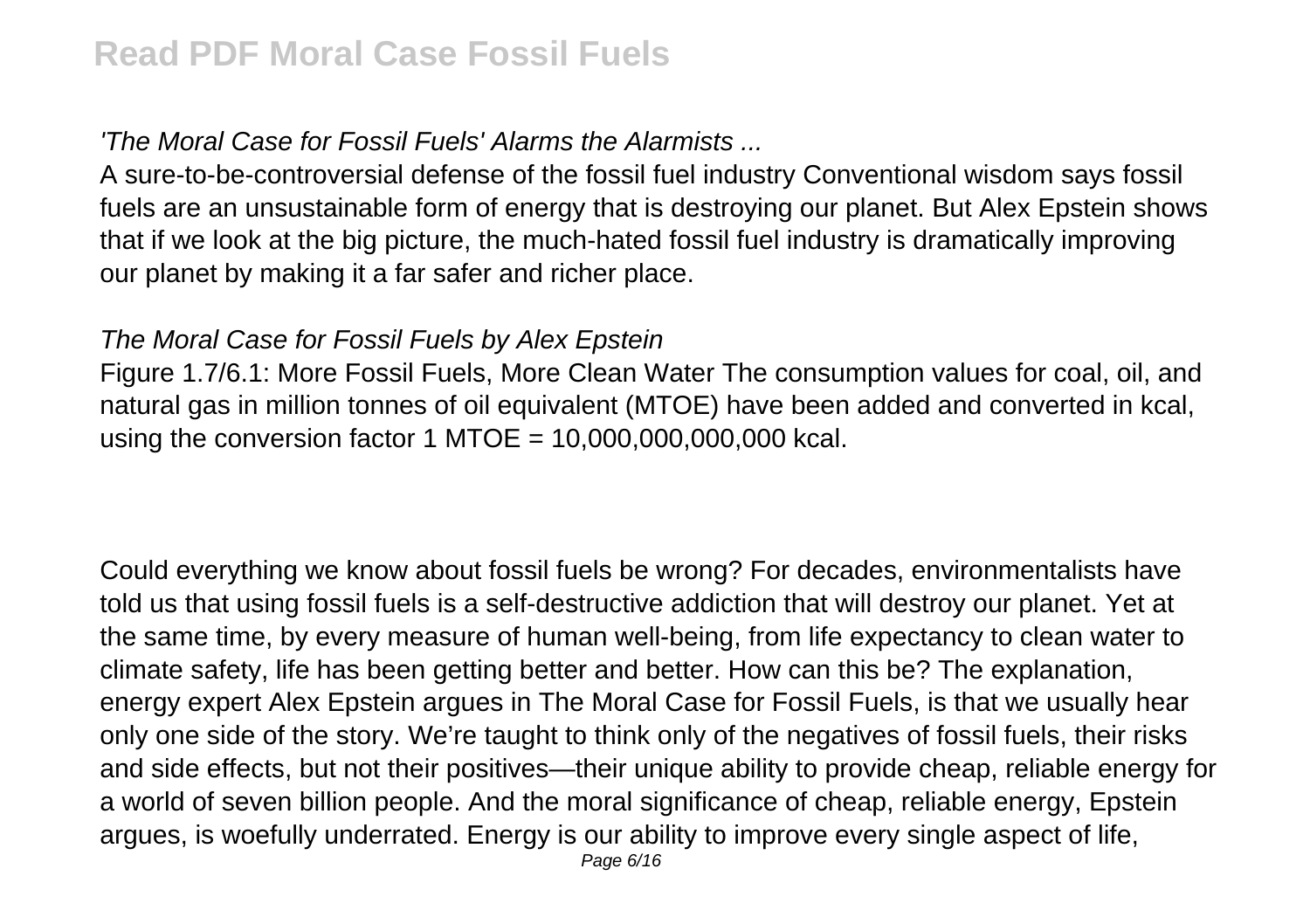whether economic or environmental. If we look at the big picture of fossil fuels compared with the alternatives, the overall impact of using fossil fuels is to make the world a far better place. We are morally obligated to use more fossil fuels for the sake of our economy and our environment. Drawing on original insights and cutting-edge research, Epstein argues that most of what we hear about fossil fuels is a myth. For instance . . . Myth: Fossil fuels are dirty. Truth: The environmental benefits of using fossil fuels far outweigh the risks. Fossil fuels don't take a naturally clean environment and make it dirty; they take a naturally dirty environment and make it clean. They don't take a naturally safe climate and make it dangerous; they take a naturally dangerous climate and make it ever safer. Myth: Fossil fuels are unsustainable, so we should strive to use "renewable" solar and wind. Truth: The sun and wind are intermittent, unreliable fuels that always need backup from a reliable source of energy—usually fossil fuels. There are huge amounts of fossil fuels left, and we have plenty of time to find something cheaper. Myth: Fossil fuels are hurting the developing world. Truth: Fossil fuels are the key to improving the quality of life for billions of people in the developing world. If we withhold them, access to clean water plummets, critical medical machines like incubators become impossible to operate, and life expectancy drops significantly. Calls to "get off fossil fuels" are calls to degrade the lives of innocent people who merely want the same opportunities we enjoy in the West. Taking everything into account, including the facts about climate change, Epstein argues that "fossil fuels are easy to misunderstand and demonize, but they are absolutely good to use. And they absolutely need to be championed. . . . Mankind's use of fossil fuels is supremely virtuous—because human life is the standard of value and because using fossil fuels transforms our environment to make it wonderful for human life."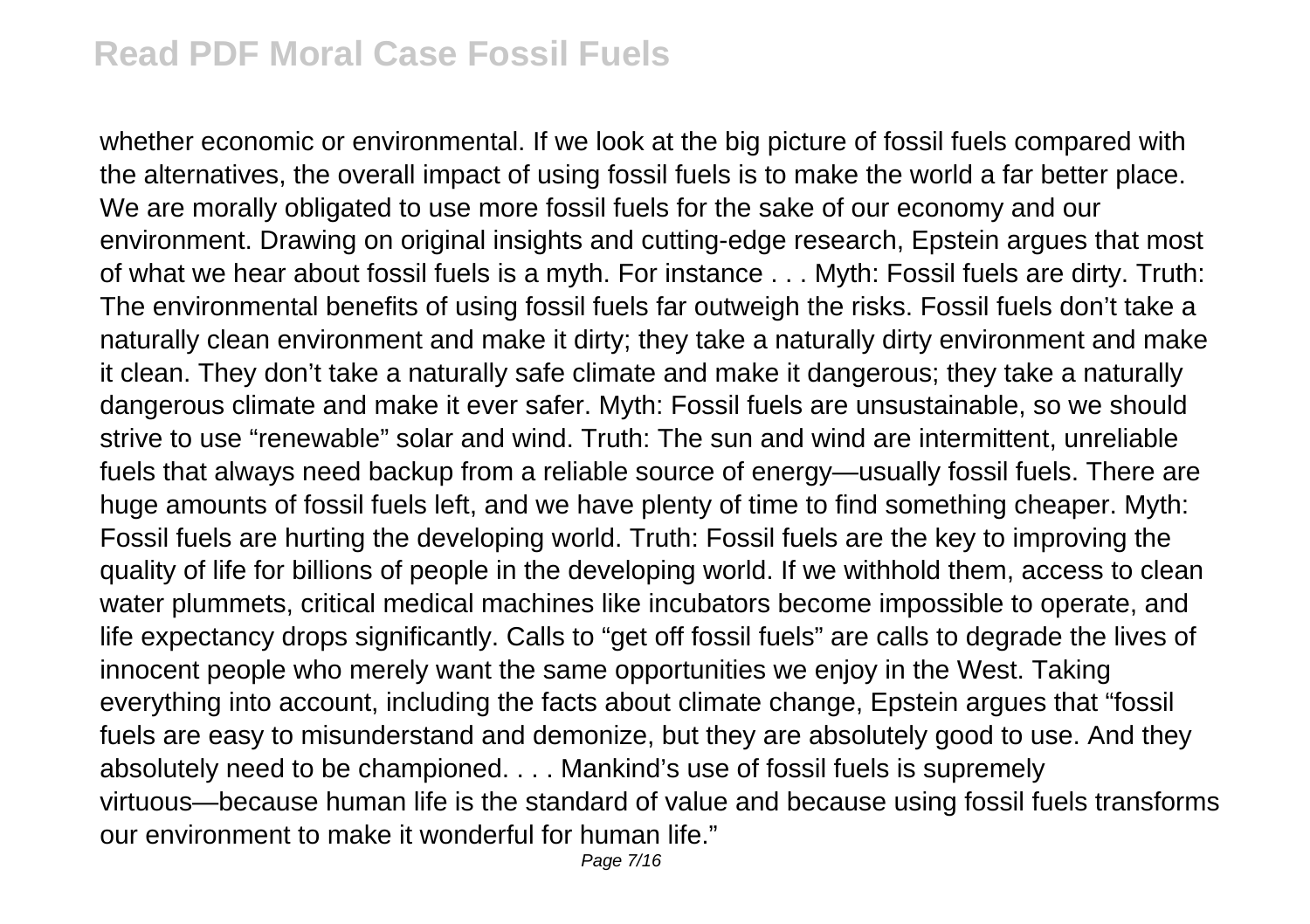Could everything we know about fossil fuels be wrong? For decades, environmentalists have told us that using fossil fuels is a self-destructive addiction that will destroy our planet. Yet at the same time, by every measure of human well-being, from life expectancy to clean water to climate safety, life has been getting better and better. How can this be? The explanation, energy expert Alex Epstein argues in The Moral Case for Fossil Fuels, is that we usually hear only one side of the story. We're taught to think only of the negatives of fossil fuels, their risks and side effects, but not their positives—their unique ability to provide cheap, reliable energy for a world of seven billion people. And the moral significance of cheap, reliable energy, Epstein argues, is woefully underrated. Energy is our ability to improve every single aspect of life, whether economic or environmental. If we look at the big picture of fossil fuels compared with the alternatives, the overall impact of using fossil fuels is to make the world a far better place. We are morally obligated to use more fossil fuels for the sake of our economy and our environment. Drawing on original insights and cutting-edge research, Epstein argues that most of what we hear about fossil fuels is a myth. For instance . . . Myth: Fossil fuels are dirty. Truth: The environmental benefits of using fossil fuels far outweigh the risks. Fossil fuels don't take a naturally clean environment and make it dirty; they take a naturally dirty environment and make it clean. They don't take a naturally safe climate and make it dangerous; they take a naturally dangerous climate and make it ever safer. Myth: Fossil fuels are unsustainable, so we should strive to use "renewable" solar and wind. Truth: The sun and wind are intermittent, unreliable fuels that always need backup from a reliable source of energy—usually fossil fuels. There are huge amounts of fossil fuels left, and we have plenty of time to find something cheaper. Myth: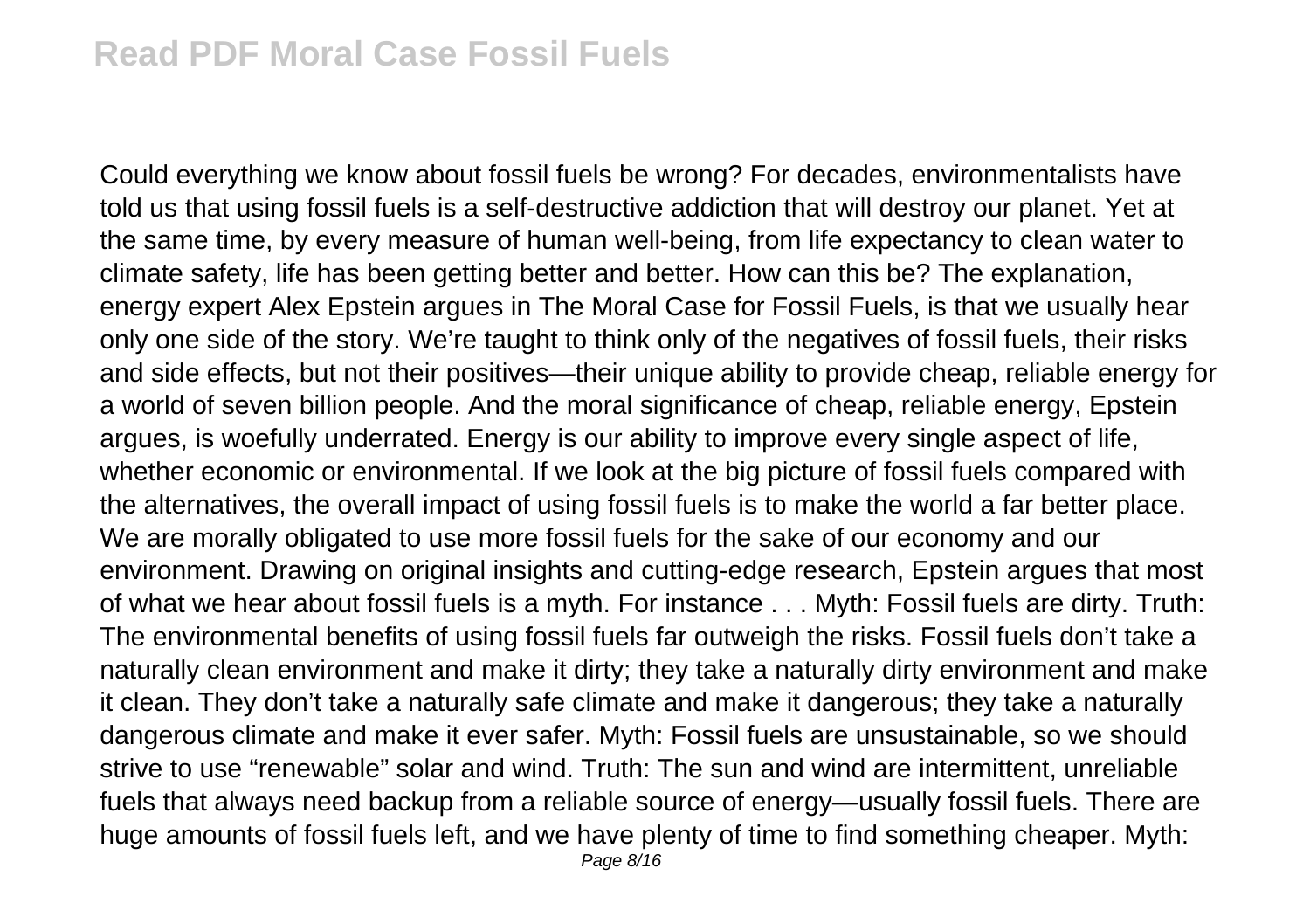Fossil fuels are hurting the developing world. Truth: Fossil fuels are the key to improving the quality of life for billions of people in the developing world. If we withhold them, access to clean water plummets, critical medical machines like incubators become impossible to operate, and life expectancy drops significantly. Calls to "get off fossil fuels" are calls to degrade the lives of innocent people who merely want the same opportunities we enjoy in the West. Taking everything into account, including the facts about climate change, Epstein argues that "fossil fuels are easy to misunderstand and demonize, but they are absolutely good to use. And they absolutely need to be championed. . . . Mankind's use of fossil fuels is supremely virtuous—because human life is the standard of value and because using fossil fuels transforms our environment to make it wonderful for human life."

The New York Times bestselling author of The Moral Case for Fossil Fuels draws on the latest data and new insights to challenge everything you thought you knew about the future of energy For over a decade, philosopher and energy expert Alex Epstein has predicted that any negative impacts of fossil fuel use on our climate will be outweighed by the unique benefits of fossil fuels to human flourishing--including their unrivaled ability to provide low-cost, reliable energy to billions of people around the world, especially the world's poorest people. And contrary to what we hear from media "experts" about today's "renewable revolution" and "climate emergency," reality has proven Epstein right: • Fact: Fossil fuels are still the dominant source of energy around the world, and growing fast—while much-hyped renewables are causing skyrocketing electricity prices and increased blackouts. • Fact: Fossil-fueled development has brought global poverty to an all-time low. • Fact: While fossil fuels have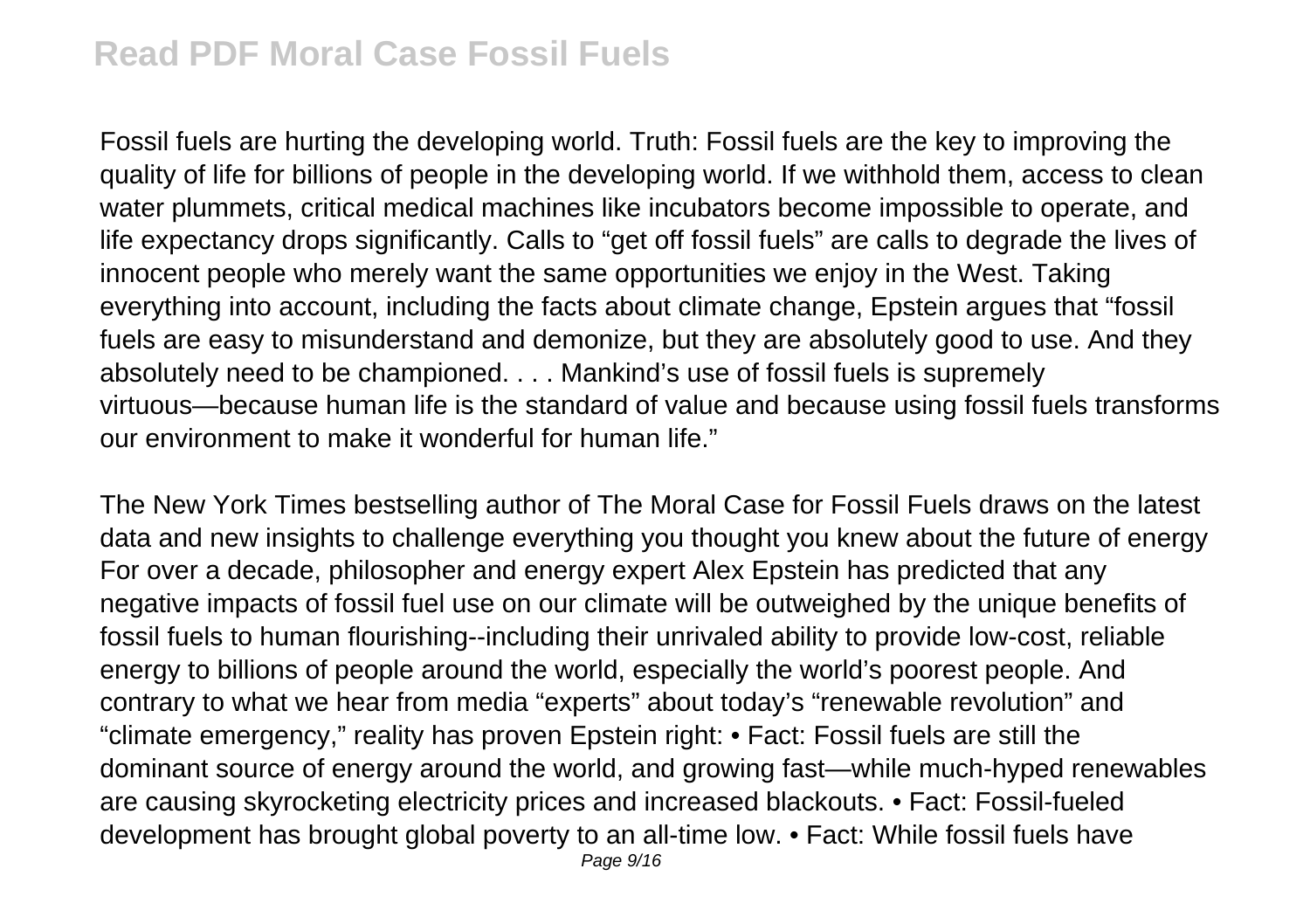contributed to the 1 degree of warming in the last 170 years, climate-related deaths are at alltime lows thanks to fossil-fueled development. What does the future hold? In Fossil Future, Epstein, applying his distinctive "human flourishing framework" to the latest evidence, comes to the shocking conclusion that the benefits of fossil fuels will continue to far outweigh their side effects—including climate impacts—for generations to come. The path to global human flourishing, Epstein argues, is a combination of using more fossil fuels, getting better at "climate mastery," and establishing "energy freedom" policies that allow nuclear and other truly promising alternatives to reach their full long-term potential. Today's pervasive claims of imminent climate catastrophe and imminent renewable energy dominance, Epstein shows, are based on what he calls the "anti-impact framework"—a set of faulty methods, false assumptions, and anti-human values that have caused the media's designated experts to make wildly wrong predictions about fossil fuels, climate, and renewables for the last fifty years. Deeply researched and wide-ranging, this book will cause you to rethink everything you thought you knew about the future of our energy use, our environment, and our climate.

Now revised and updated--from the New York Times bestselling author, a contrarian costbenefit analysis that will make you question everything you thought you knew about fossil fuels. For decades we've been told that using fossil fuels is a self-destructive addiction that will destroy our planet. Yet at the same time, life has been getting better and better by every measure of human well-being, from access to clean water to climate safety. How can this be? In this timely and necessary book, energy expert Alex Epstein argues that we've only heard one side of the story. Today's climate activists and environmental pundits focus solely on the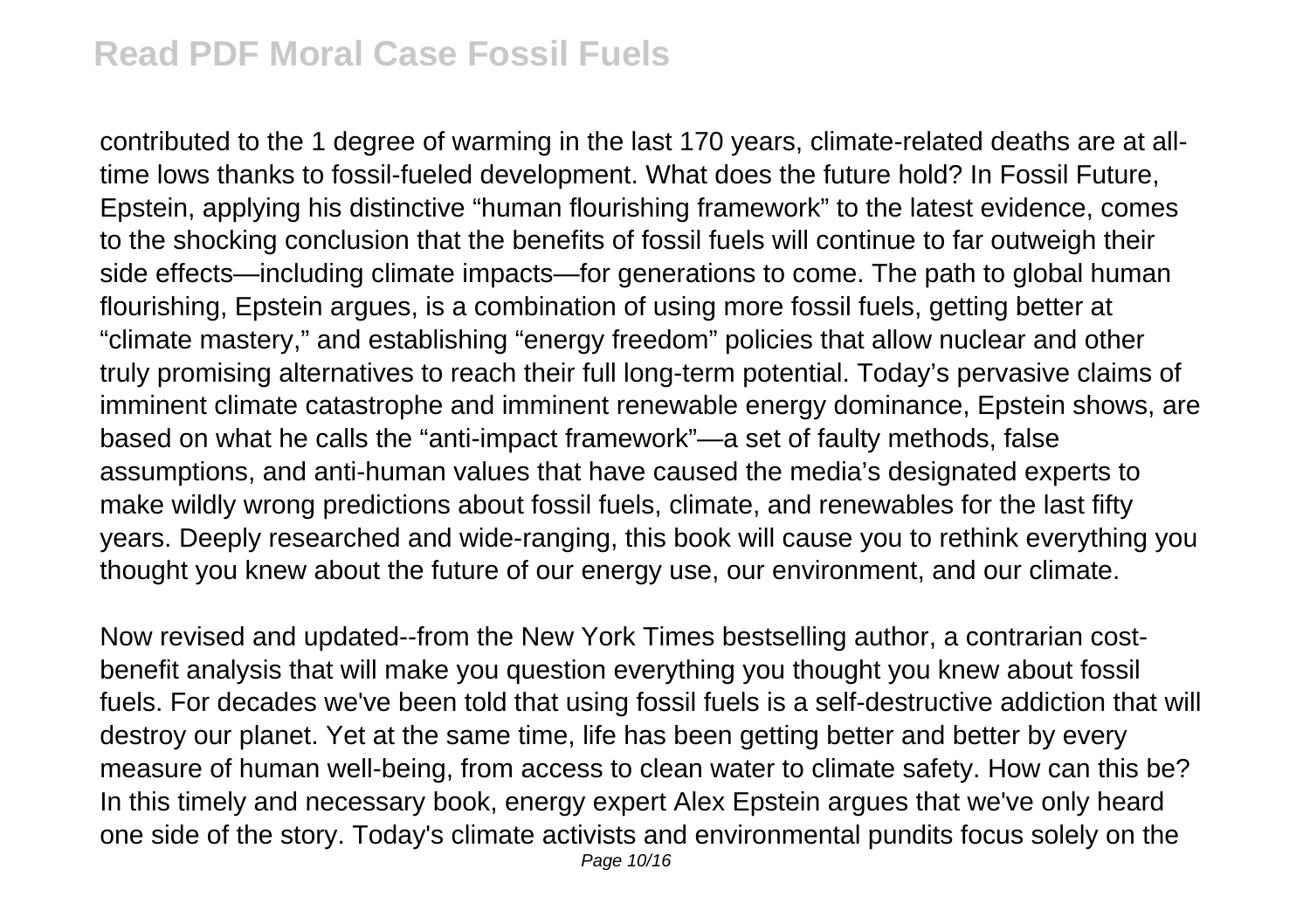side effects of fossil fuels but completely ignore their unique ability to provide cheap, reliable energy for a world of seven billion people. Drawing on original insights and cutting-edge research, Epstein shows that most of what we've been told about fossil fuels is a myth. For instance... Myth: Fossil fuels are making the climate unlivable. Truth: Fossil fuels haven't taken a naturally safe climate and made it dangerous; they've taken a naturally dangerous climate and made it safer than ever. Myth: Solar and wind can replace fossil fuels. Truth: Sun and wind are unreliable and always need backup from a reliable source - almost always fossil fuels. Myth: Fossil fuels are hurting the developing world. Truth: Fossil fuels are the key to improving the quality of life for billions of people in the developing world--including their ability to adapt to a changing climate. Now fully updated with the latest data and addressing recent controversies from "peak oil demand" to the Green New Deal, The Moral Case for Fossil Fuels is sure to challenge your assumptions.

Climate justice requires sharing the burdens and benefits of climate change and its resolution equitably and fairly. It brings together justice between generations and justice within generations. In particular it requires that attempts to address justice between generations through various interventions designed to curb greenhouse emissions today do not end up creating injustice in our time by hurting the currently poor and vulnerable. The United Nations Sustainable Development Goals (SDGs) summit in September 2015, and the Conference of Parties (COP) to the Framework Convention on Climate Change in Paris in December 2015, brought climate change and its development impact centre stage in global discussions. In the run up to Paris, Mary Robinson, former President of Ireland and UN Secretary General's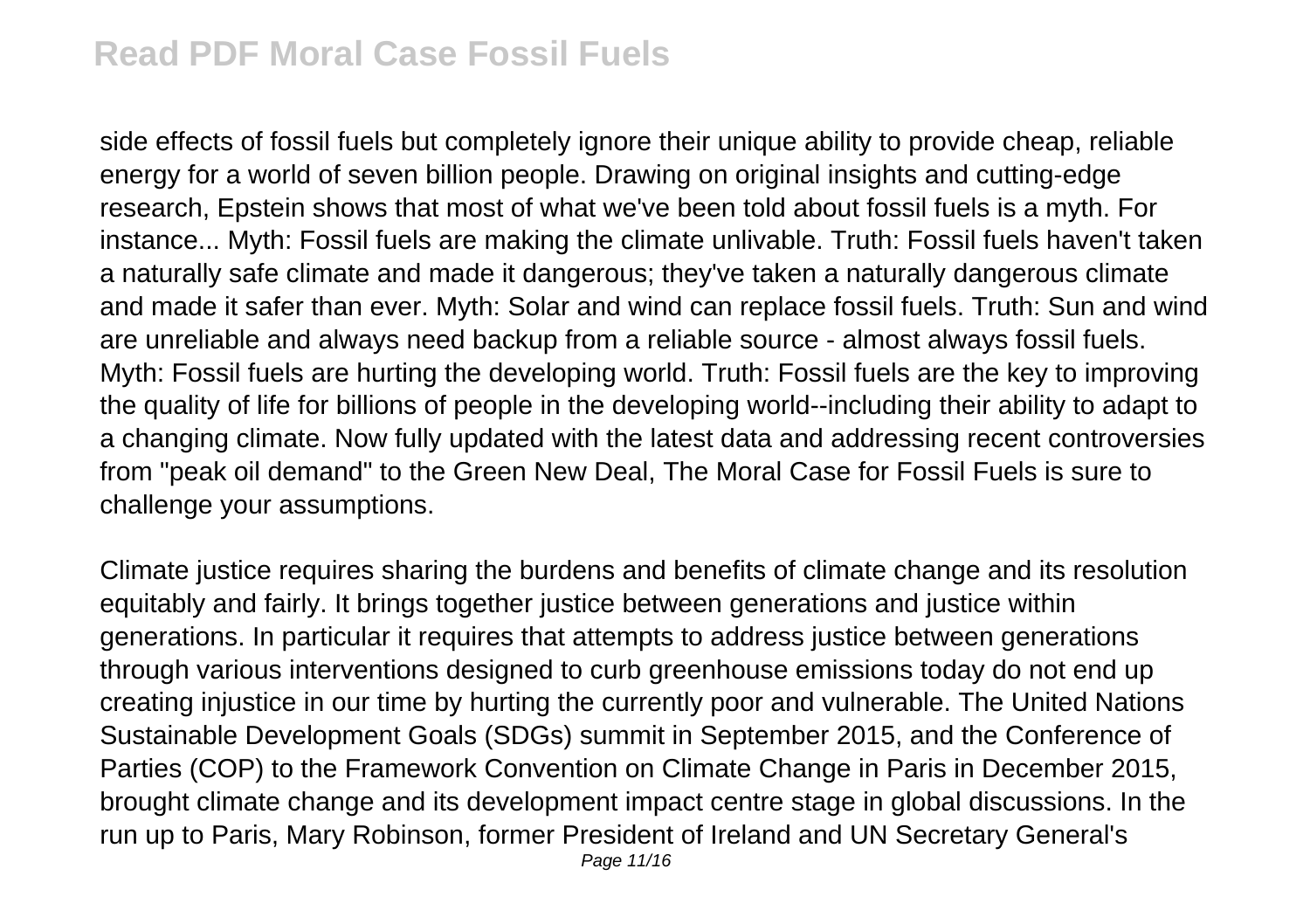Special Envoy for Climate Change, instituted the Climate Justice Dialogue "to mobilize political will and creative thinking to shape an ambitious and just international climate agreement in 2015". The editors of this volume, an economist and a philosopher, served on the High Level Advisory Committee of the Climate Justice Dialogue. They noted the overlap and mutual enforcement between the economic and philosophical discourses on climate justice. But they also noted the great need for these strands to come together to support the public and policy discourse. Climate Justice: Integrating Economics and Philosophy is the result. Bringing together contributions from economists and philosophers, Climate Justice illustrates the different approaches, how they overlap and interact, and what they have already learned from each other and might still have to learn.

Everyone knows that fossil fuels won't last forever. Something needs to change at some point, regardless of whether the issue is climate change or because we need a practical replacement for petroleum as cheap supplies run out. But while headlines suggest that a green-energy paradise is around the corner, not many are aware of the immense technical challenges that stand in its way. To turn our backs on fossil fuels, a staggering amount of work will be required to refit a global energy sector that has grown systematically for over a century. News of the latest green advancements can make it seem like plug-and-play technology, and simply a matter of switching from one source to another. In reality, the challenge is far greater, and infinitely more complicated. To make matters worse, environmentalists and fossil-fuel defenders wage continuous but fruitless war, and the growing gap makes it impossible to have any sort of constructive dialogue. Each camp becomes more locked in their position with every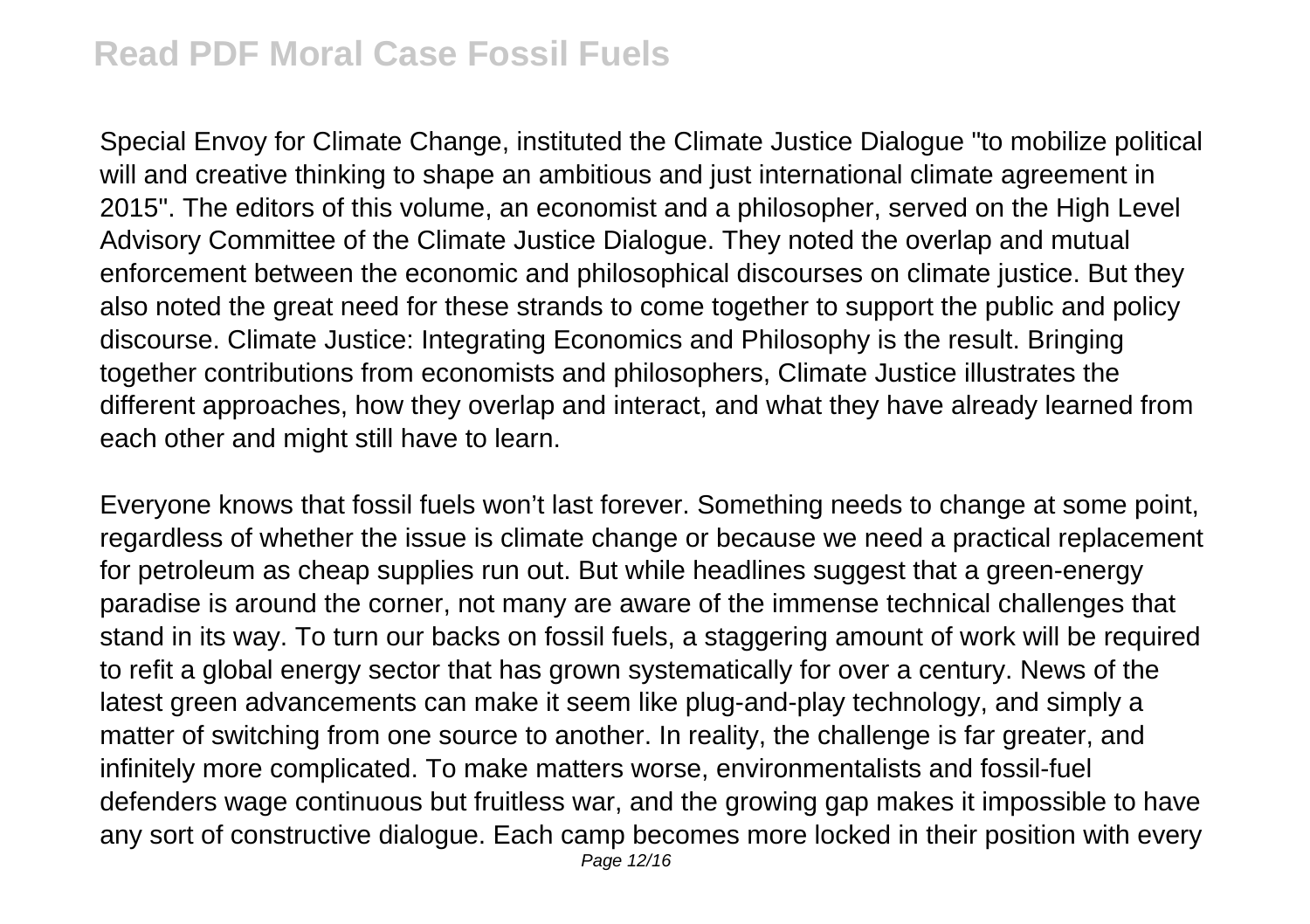exchange, and the most revolutionary ideas never see the light of day. Instead of building, time and money are wasted sparring. Sparing no sacred cows, Terry Etam cuts through the media rhetoric, government propaganda, and widespread ignorance of the energy sector to get to the heart of what needs to change—and what needs to stay the same—if the challenges of moving away from fossil fuels are to be met, while maintaining the quality of life we have come to expect and rely on.

How Big Oil can transform itself into Big Green through reparation and decarbonization to rectify the harm it has done through fossil fuels. In From Big Oil to Big Green, Marco Grasso examines the responsibility of the oil and gas industry for the climate crisis and develops a moral framework that lays out its duties of reparation and decarbonization to allay the harm it has done. By framing climate change as a moral issue and outlining the industry's obligation to tackle it, Grasso shows that Big Oil is a central, yet overlooked, agent of climate ethics and policy. Grasso argues that by indiscriminately flooding the global economy with fossil fuels—while convincing the public that halting climate change is a matter of consumer choice, that fossil fuels are synonymous with energy, and that a decarbonized world would take civilization back to the Stone Age—Big Oil is morally responsible for the climate crisis. He explains that it has managed to avoid being held financially accountable for past harm and that its duty of reparation has never been theoretically developed or justified. With this book, he fills those gaps. After making the moral case for climate reparations and their implementation, Grasso develops Big Oil's duty of decarbonization, which entails its transformation into Big Green by phasing out carbon emissions from its processes and, especially, its products. Page 13/16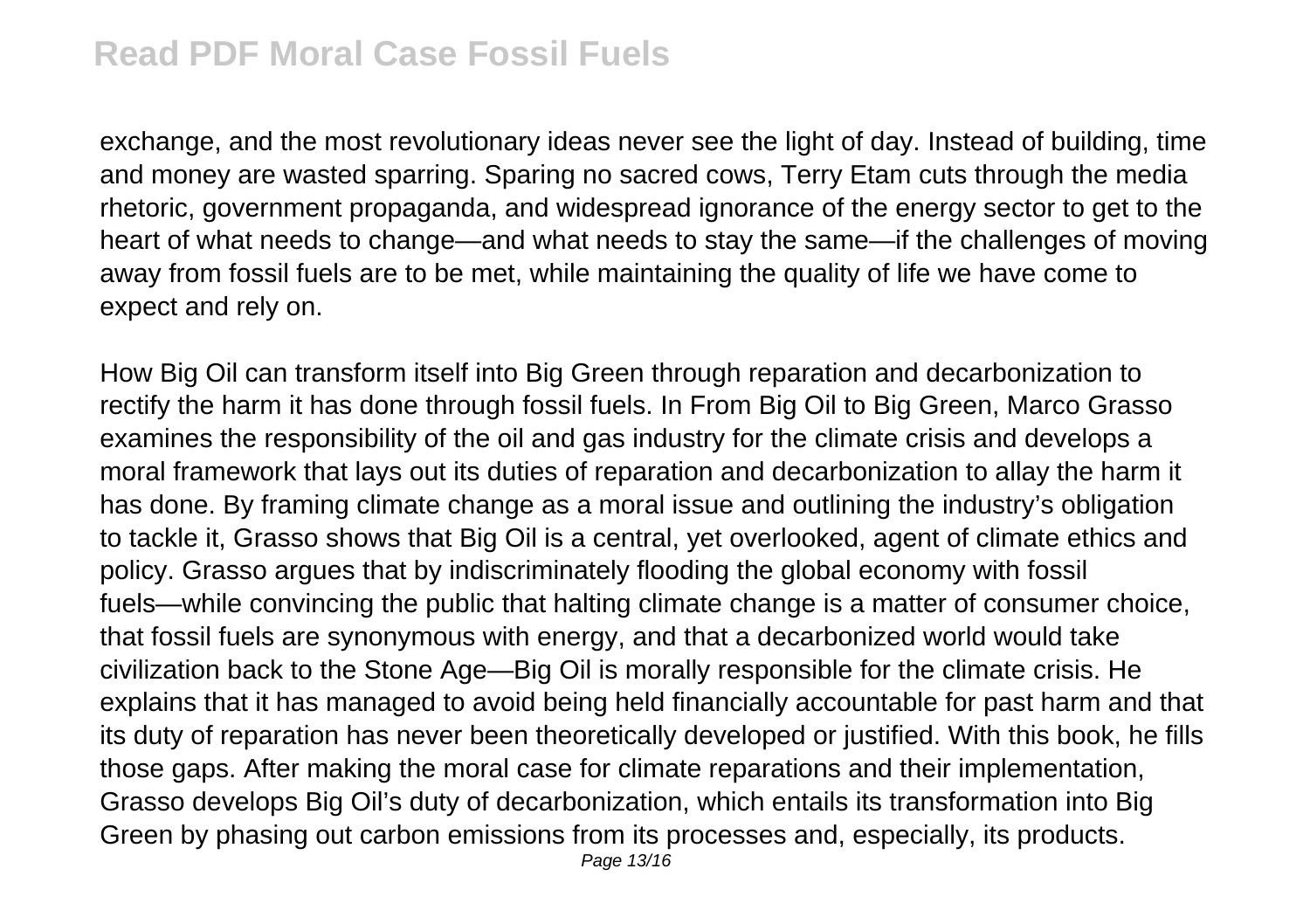Fossil fuel energy is the lifeblood of the modern world. Before the Industrial Revolution, humanity depended on burning wood and candle wax. But with the ability to harness the energy in oil and other fossil fuels, quality of life and capacity for progress increased exponentially. Thanks to incredible innovations in the energy industry, fossil fuels are as promising, safe, and clean an energy resource as has ever existed in history. Yet, highly politicized climate policies are pushing a grand-scale shift to unreliable, impractical, incredibly expensive, and far less efficient energy sources. Today, "fossil fuel" has become such a dirty word that even fossil fuel companies feel compelled to apologize for their products. In Fueling Freedom, energy experts Stephen Moore and Kathleen Hartnett White make an unapologetic case for fossil fuels, turning around progressives' protestations to prove that if fossil fuel energy is supplanted by "green" alternatives for political reasons, humanity will take a giant step backwards and the planet will be less safe, less clean, and less free.

In less than a decade, activism against the fossil fuel industry has exploded across the globe. While environmentalists used to focus on legislative goals, such as carbon emissions trading or renewable energy policies, today the most prominent activists directly attack the fossil fuel industry. This timely book offers a comprehensive evaluation of different types of activism, the success and impact of campaigns and activities, and suggestions as to ways forward. This book is the first systematic treatment of the anti-fossil fuel movement in the United States. An accessible and readable text, it is an essential reference for scholars, policymakers, activists, and citizens interested in climate change, fossil fuels, and environmental sustainability. The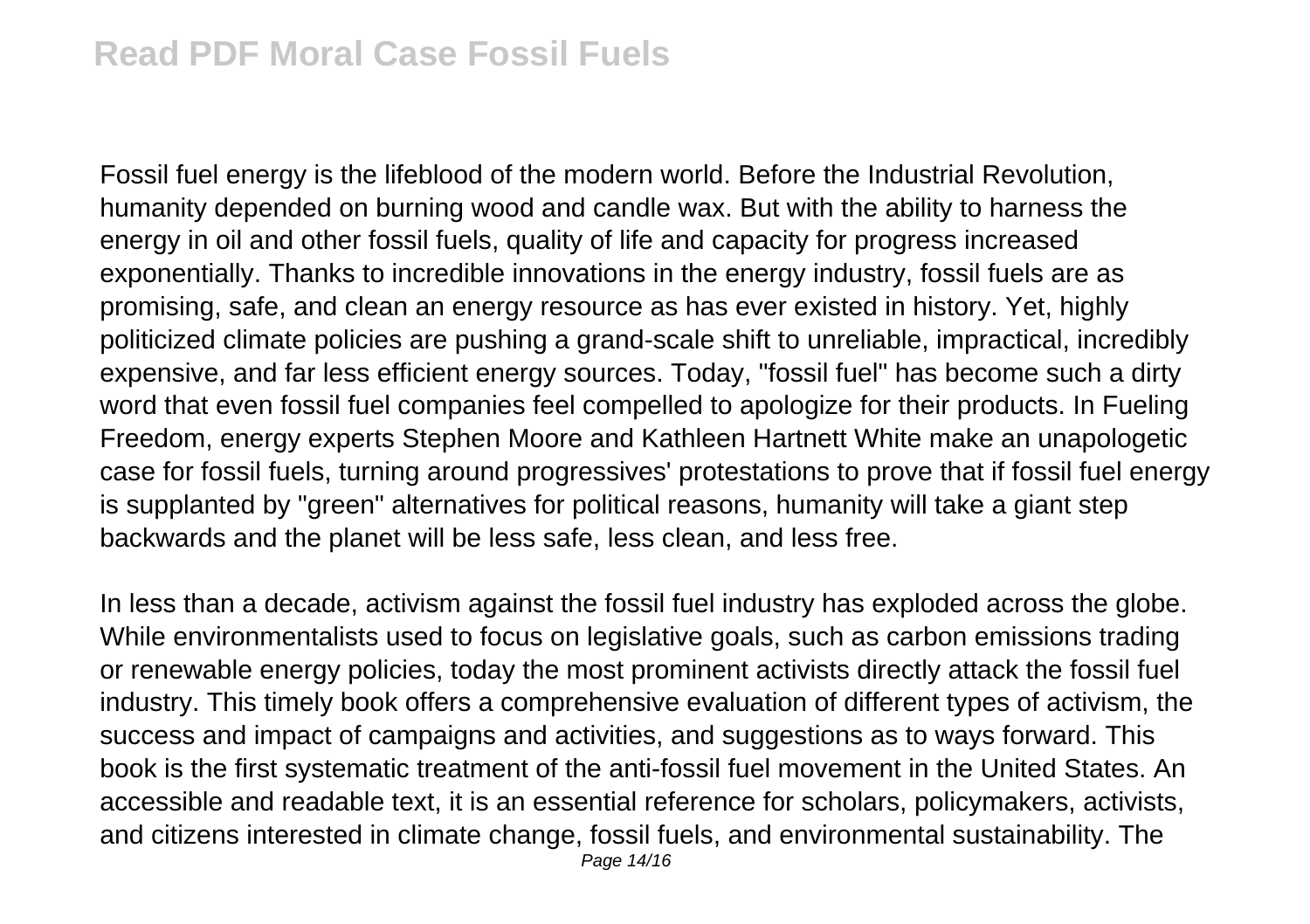entire book or chapters from it can be used as required or supplementary material in various courses at the undergraduate and graduate level. As the book is not technically challenging but contains a comprehensive review of climate change, fossil fuels, and the literature on environmental activism, it can be used as an accessible introduction to the anti-fossil fuel campaign across disciplines.

Property will cost us the earth The science on climate change has been clear for a very long time now. Yet despite decades of appeals, mass street protests, petition campaigns, and peaceful demonstrations, we are still facing a booming fossil fuel industry, rising seas, rising emission levels, and a rising temperature. With the stakes so high, why haven't we moved beyond peaceful protest? In this lyrical manifesto, noted climate scholar (and saboteur of SUV tires and coal mines) Andreas Malm makes an impassioned call for the climate movement to escalate its tactics in the face of ecological collapse. We need, he argues, to force fossil fuel extraction to stop--with our actions, with our bodies, and by defusing and destroying its tools. We need, in short, to start blowing up some oil pipelines. Offering a counter-history of how mass popular change has occurred, from the democratic revolutions overthrowing dictators to the movement against apartheid and for women's suffrage, Malm argues that the strategic acceptance of property destruction and violence has been the only route for revolutionary change. In a braided narrative that moves from the forests of Germany and the streets of London to the deserts of Iraq, Malm offers us an incisive discussion of the politics and ethics of pacifism and violence, democracy and social change, strategy and tactics, and a movement compelled by both the heart and the mind. Here is how we fight in a world on fire.